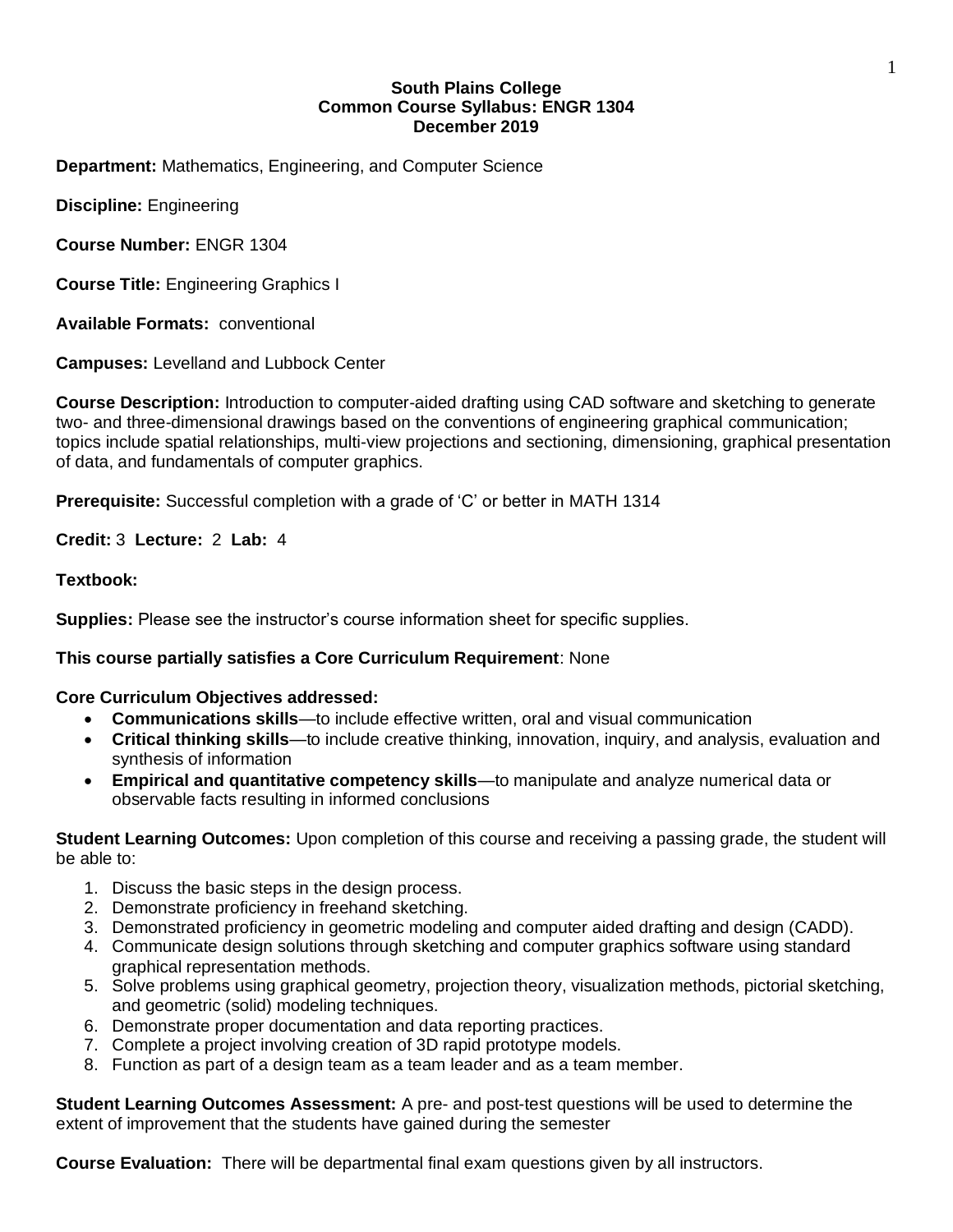**Attendance Policy:** Attendance and effort are the most important activities for success in this course. Records of your attendance are maintained throughout the semester. Five (5) absences, *for any reason*, are allotted to the student for the semester. Tardies count as one-half (1/2) of an absence. Tardies will be applied for consistently being late to class, as deemed by the instructor and leaving class early. If this number is exceeded, the instructor has the right to drop you with a grade of F or an X, depending on their discretion.

Plagiarism violations include, but are not limited to, the following:

- 1. Turning in a paper that has been purchased, borrowed, or downloaded from another student, an online term paper site, or a mail order term paper mill;
- 2. Cutting and pasting together information from books, articles, other papers, or online sites without providing proper documentation;
- 3. Using direct quotations (three or more words) from a source without showing them to be direct quotations and citing them; or
- 4. Missing in-text citations.

Cheating violations include, but are not limited to, the following:

- 1. Obtaining an examination by stealing or collusion;
- 2. Discovering the content of an examination before it is given;
- 3. Using an unauthorized source of information (notes, textbook, text messaging, internet, apps) during an examination, quiz, or homework assignment;
- 4. Entering an office or building to obtain an unfair advantage;
- 5. Taking an examination for another;
- 6. Altering grade records;
- 7. Copying another's work during an examination or on a homework assignment;
- 8. Rewriting another student's work in Peer Editing so that the writing is no longer the original student's;
- 9. Taking pictures of a test, test answers, or someone else's paper.

**Student Code of Conduct Policy**: Any successful learning experience requires mutual respect on the part of the student and the instructor. Neither instructor nor student should be subject to others' behavior that is rude, disruptive, intimidating, aggressive, or demeaning**.** Student conduct that disrupts the learning process or is deemed disrespectful or threatening shall not be tolerated and may lead to disciplinary action and/or removal from class.

**Diversity Statement:** In this class, the teacher will establish and support an environment that values and nurtures individual and group differences and encourages engagement and interaction. Understanding and respecting multiple experiences and perspectives will serve to challenge and stimulate all of us to learn about others, about the larger world and about ourselves. By promoting diversity and intellectual exchange, we will not only mirror society as it is, but also model society as it should and can be.

**Disability Statement:** Students with disabilities, including but not limited to physical, psychiatric, or learning disabilities, who wish to request accommodations in this class should notify the Disability Services Office early in the semester so that the appropriate arrangements may be made. In accordance with federal law, a student requesting accommodations must provide acceptable documentation of his/her disability to the Disability Services Office. For more information, call or visit the Disability Services Office at Levelland (Student Health & Wellness Office) 806-716-2577, Reese Center (Building 8) 806-716-4675, or Plainview Center (Main Office) 806-716-4302 or 806-296-9611.

**Nondiscrimination Policy:** South Plains College does not discriminate on the basis of race, color, national origin, sex, disability or age in its programs and activities. The following person has been designated to handle inquiries regarding the non-discrimination policies: Vice President for Student Affairs, South Plains College, 1401 College Avenue, Box 5, Levelland, TX 79336. Phone number 806-716-2360.

**Title IX Pregnancy Accommodations Statement:** If you are pregnant, or have given birth within six months, Under Title IX you have a right to reasonable accommodations to help continue your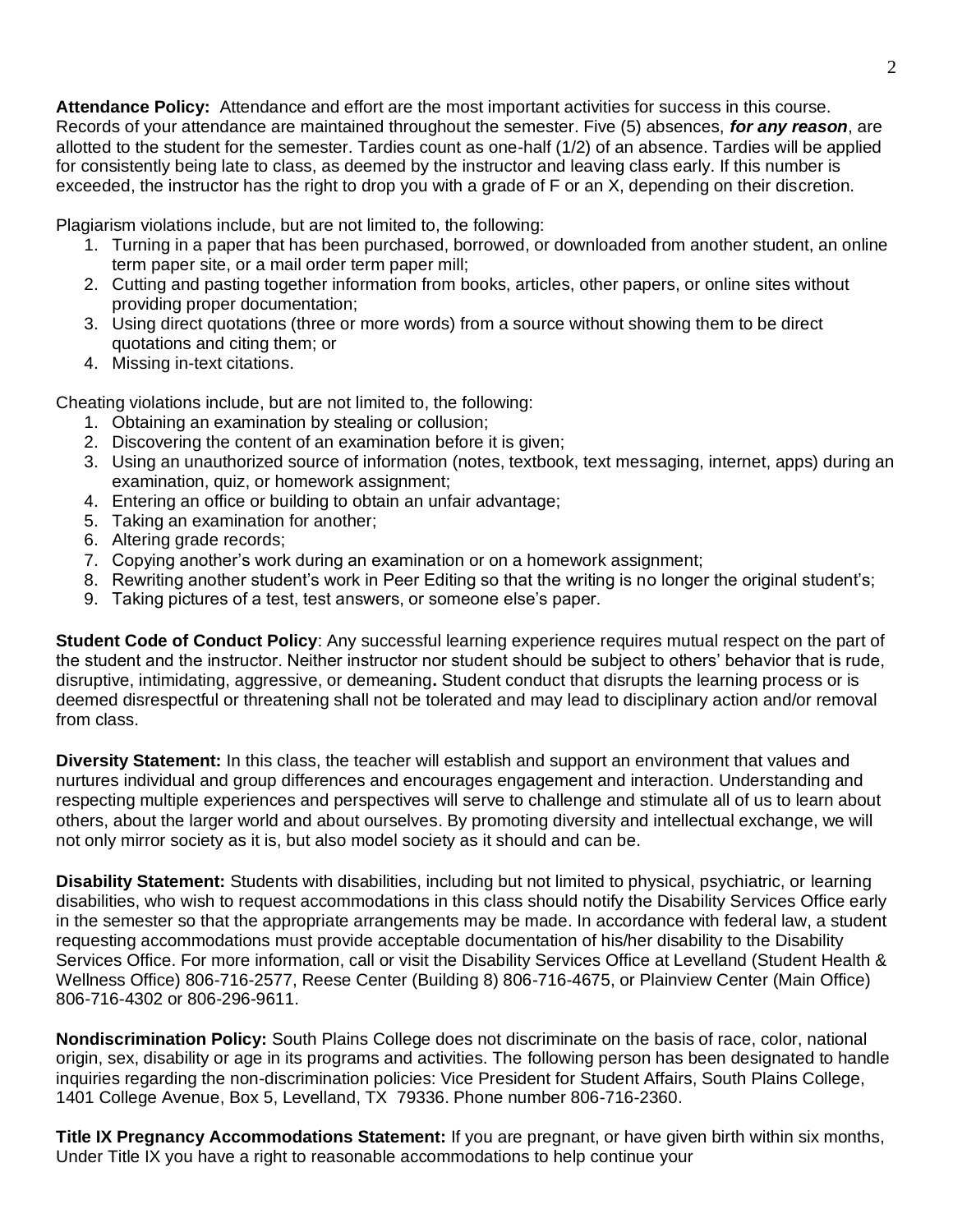education. To [activate](http://www.southplainscollege.edu/employees/manualshandbooks/facultyhandbook/sec4.php) accommodations you must submit a Title IX pregnancy accommodations request, along with specific medical documentation, to the Director of Health and Wellness. Once approved, notification will be sent to the student and instructors. It is the student's responsibility to work with the instructor to arrange accommodations. Contact the Director of Health and Wellness at 806-716-2362 or [email](http://www.southplainscollege.edu/employees/manualshandbooks/facultyhandbook/sec4.php) [cgilster@southplainscollege.edu](mailto:cgilster@southplainscollege.edu) for assistance.

**Campus Concealed Carry**: Texas Senate Bill - 11 (Government Code 411.2031, et al.) authorizes the carrying of a concealed handgun in South Plains College buildings only by persons who have been issued and are in possession of a Texas License to Carry a Handgun. Qualified law enforcement officers or those who are otherwise authorized to carry a concealed handgun in the State of Texas are also permitted to do so. Pursuant to Penal Code (PC) 46.035 and South Plains College policy, license holders may not carry a concealed handgun in restricted locations. For a list of locations and Frequently Asked Questions, please refer to the Campus Carry page at: <http://www.southplainscollege.edu/campuscarry.php> Pursuant to PC 46.035, the open carrying of handguns is prohibited on all South Plains College campuses. Report violations to the College Police Department at 806-716-2396 or 9-1-1.

**SPC Bookstore Price Match Guarantee Policy:** If you find a lower price on a textbook, the South Plains College bookstore will match that price. The difference will be given to the student on a bookstore gift certificate! The gift certificate can be spent on anything in the store.

If students have already purchased textbooks and then find a better price later, the South Plains College bookstore will price match through the first week of the semester. The student must have a copy of the receipt and the book has to be in stock at the competition at the time of the price match.

The South Plains College bookstore will happily price match BN.com & books on Amazon noted as *ships from and sold by Amazon.com*. Online marketplaces such as *Other Sellers* on Amazon, Amazon's Warehouse Deals, *fulfilled by* Amazon, BN.com Marketplace, and peer-to-peer pricing are not eligible. They will price match the exact textbook, in the same edition and format, including all accompanying materials, like workbooks and CDs.

A textbook is only eligible for price match if it is in stock on a competitor's website at time of the price match request. Additional membership discounts and offers cannot be applied to the student's refund.

Price matching is only available on in-store purchases. Digital books, access codes sold via publisher sites, rentals and special orders are not eligible. Only one price match per title per customer is allowed.

Note: The instructor reserves the right to modify the course syllabus and policies, as well as notify students of any changes, at any point during the semester.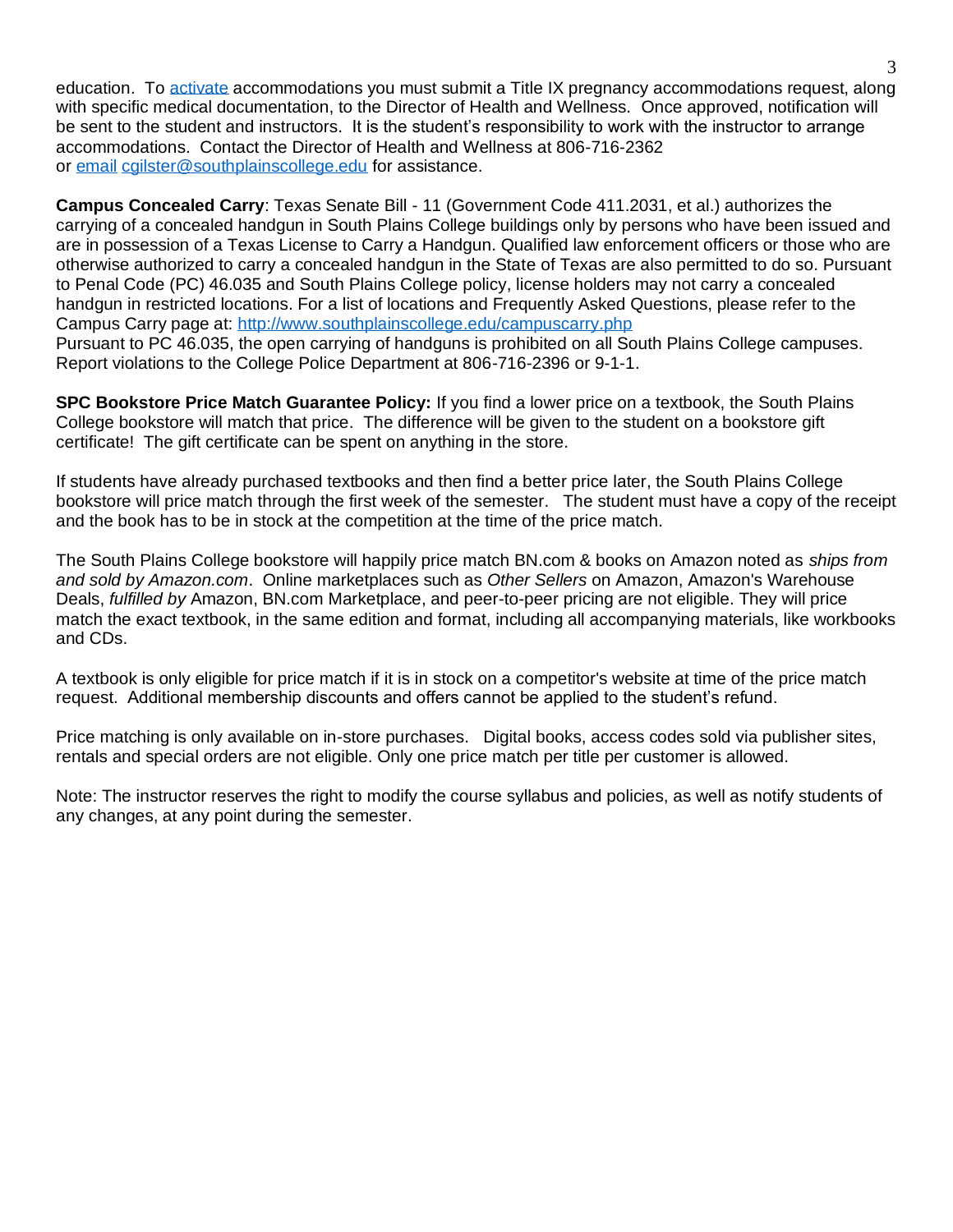

# **Engineering 1304 – Engineering Graphics Section 001**: Monday/Wednesday 8:00 AM – 10:40 AM **Room:** Technical Arts Building, Room 209, Levelland Campus

## **Instructor Information**

| <b>Contact</b><br><b>Information</b> | <b>Instructor:</b> Evan Vargas                |                                                                                      |  |  |
|--------------------------------------|-----------------------------------------------|--------------------------------------------------------------------------------------|--|--|
|                                      | Phone: (806) 716-4673                         |                                                                                      |  |  |
|                                      | <b>Email:</b> evargas@southplainscollege.edu  |                                                                                      |  |  |
| <b>Office Hours</b>                  | Agriculture Building, AG107, Levelland Campus |                                                                                      |  |  |
|                                      | Monday/Wednesday:                             | 10:40 AM - 10:55 AM @ TA209, Levelland<br>12:55 PM - 2:25 PM @ AG107, Levelland      |  |  |
|                                      | Tuesday/Thursday:                             | 10:40 AM - 10:55 AM @ TA209, Levelland<br>2:15 PM - 2:30 PM @ Building 2, 226, Reese |  |  |
|                                      | Friday:                                       | 8:30 AM - 12:00 PM @ AG107, Levelland                                                |  |  |

# **Course Information**

| Textbook | Engineering Graphics Essentials with AutoCAD 2020 Instruction by Kirstie Plantenberg |
|----------|--------------------------------------------------------------------------------------|
|          | <b>ISBN: 9781630572624</b>                                                           |

**Materials** Flash drive, pencils, erasers, paper, and calipers.

## **Grading Policy**

| Grading Scale: 90-100 A |          |   | <b>Weights:</b> Daily Assignments 25% |          |
|-------------------------|----------|---|---------------------------------------|----------|
|                         | 80-89    | в | Quiz                                  | 15%      |
|                         | 70-79    |   | Projects                              | 30% each |
|                         | 60-69    |   | Total                                 | 100%     |
|                         | $0 - 59$ |   |                                       |          |

## **Daily Assignments**

Every student must complete daily assignments during class lab time. These drawings will be submitted to the instructor via printing or by Blackboard. Grading will be based on neatness, presentation, and the ability to follow directions. Each assignment will have a due date.

## **In-class Quizzes**

Quizzes will be given periodically and will cover material presented by the instructor. Quizzes may be handouts or computer based. No make-up quizzes will be allowed for any reason.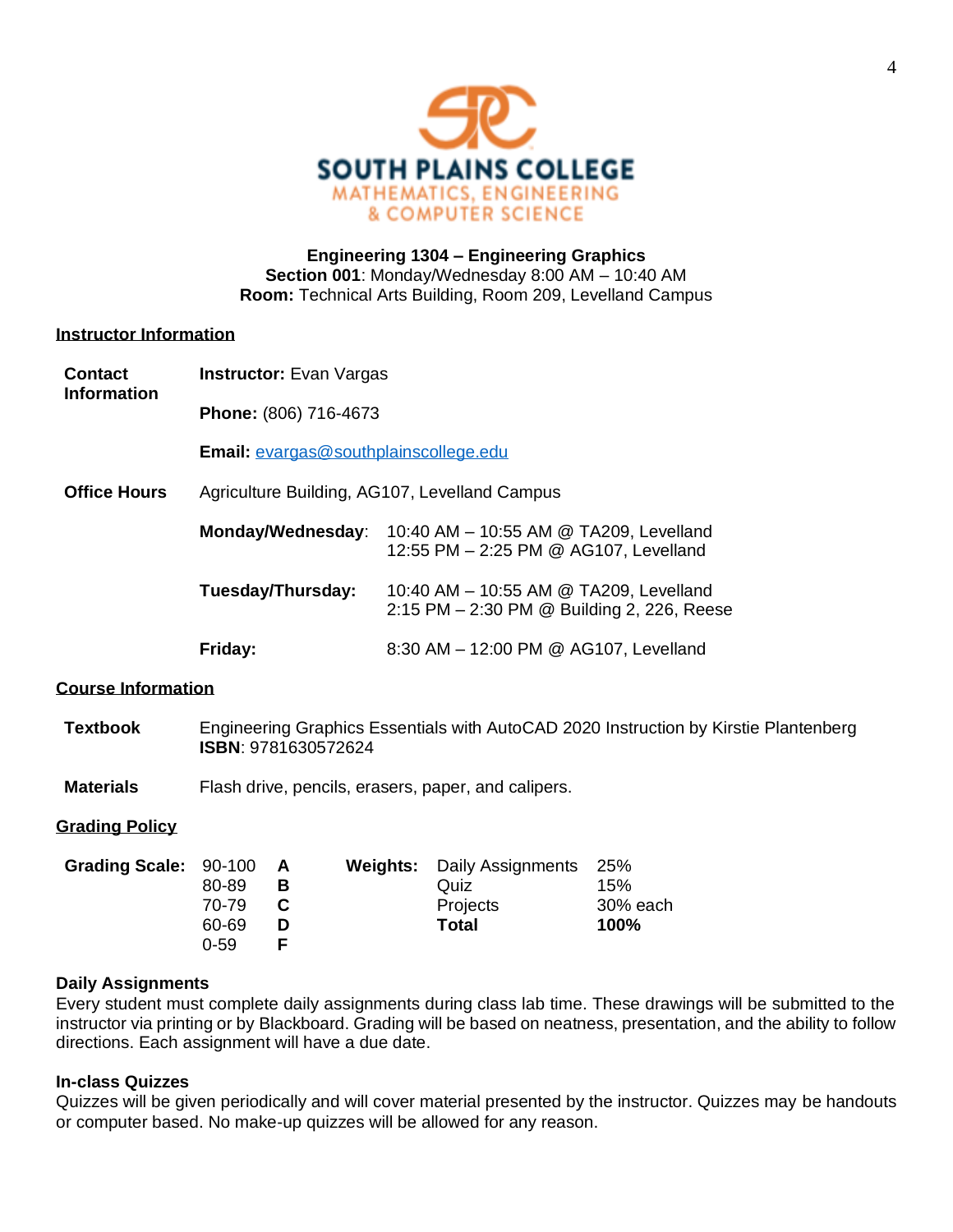#### **Projects**

There will be two projects assigned during the semester in lieu of examinations. Projects will be a representation of each student's ability to demonstrate their skills using CAD. Each project will be addressed during class as the semester progresses. Instructions will be outlined and detailed in what is required.

#### **Returning Grades**

The instructor will attempt to return any graded assignment by the next class meeting or as soon as possible. Any discrepancies with a particular grade must be contested to the instructor within **two weeks.** If the student does not contest their grade they will forfeit the right for amendments.

#### **Classroom Policies**

## **Computer Class Policy**

**ABSOLUTELY NO FOOD ALLOWED.** Drinks must have a threaded cap to be allowed and must be put away when not in use. Music devices during lab assignment times are accepted. Each workstation must be cleaned and straightened before leaving the area.

#### **Class Cancellation Policy**

In the event of class being canceled by the school/instructor, the student will be responsible for the lecture material missed. The class will continue on the following class day. All information will be available to the student on Blackboard and/or sent via email.

#### **South Plains College Email Policy**

The instructor will only acknowledge, respond, and send emails to your assigned South Plains College email. This ensures the intended recipient receives all correspondence from the instructor. It is the students' responsibility to have their email set up and ready to use by the end of the first week of class.

#### **Withdrawal Policy**

To withdraw from this class, the student will need to go to the Admissions and Records office either on the Levelland campus or the Reese Center campus, and fill out a drop notification form. If the student does not initiate the drop on their behalf the instructor will do instead.